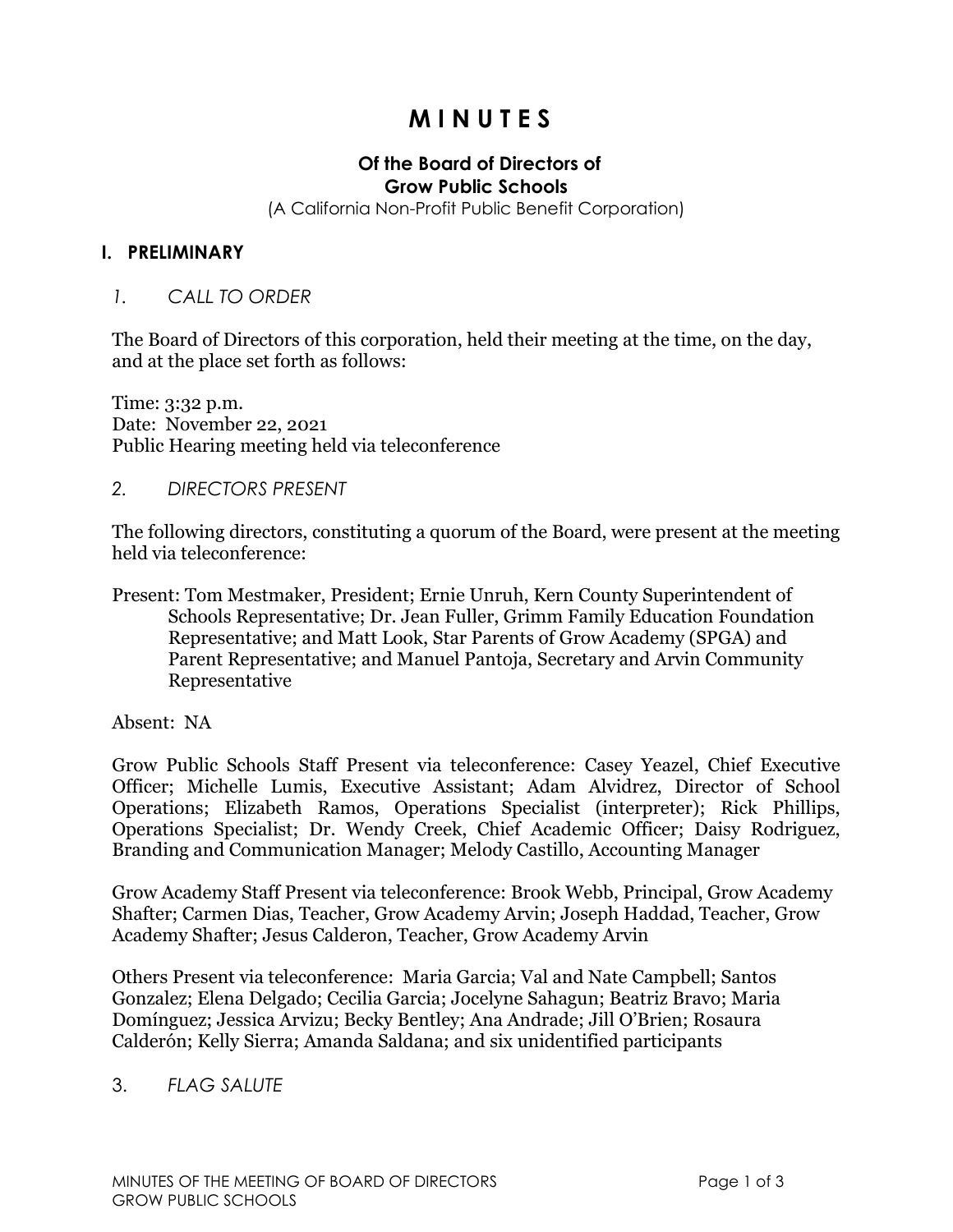4. APPROVAL OF AB 361 BOARD FINDING – MUST BE READ AND VOTED AT EACH TELECONFERENCE BOARD MEETING OR EVERY 30 DAYS

On a motion duly made by Ernie Unruh, seconded by Jean Fuller, and carried, the Board approved via roll call the approval of AB 361 board finding.

| <b>Board Member</b> | Yay | <b>Nay</b> | Absent   Abstain |
|---------------------|-----|------------|------------------|
| Tom Mestmaker       |     |            |                  |
| Manuel Pantoja      |     |            |                  |
| Ernie Unruh         |     |            |                  |
| <b>Matt Look</b>    |     |            |                  |
| Jean Fuller         |     |            |                  |

## **II. COMMUNICATIONS**

- 1. ORAL COMMUNICATIONS None
- 2. For Information and Public Input: Educator Effectiveness Block Grant for GA Arvin
- 3. For Information and Public Input: Educator Effectiveness Block Grant for GA **Shafter**

Wendy Creek, Chief Academic Officer, presented the Educator Effectiveness Block Grants for Grow Academy Arvin and Shafter. The grants coordinate the use of federal funds received under Title II of the federal Every Student Succeeds Act to support teachers and administrators with the expenditure of funds received. Dr. Creek shared the ten areas of allowable uses of the funds and the three specific areas Grow Public Schools is focusing on fund utilization. Those areas include: Support and Restorative Practices; Support for English Learners; and Teacher Development and Retention. Dr. Creek also shared these three areas are aligned with each site's LCAP goals. Ernie Unruh asked what the total dollar amount was for each grant. GA Arvin's grant is \$256,075 and GA Shafter's grant is \$207,034. Ernie asked about a three-year projection on plans to spend the grant funds. CEO, Casey Yeazel, answered there will be a three-year projection on expending grant funds. Reporting the expenditure of funds will be due September 30, 2022. Dr. Creek shared that a survey via ParentSquare, along with the PowerPoint presented, will be shared with families and staff for input.

## IV. **ADJOURNMENT**

On a motion the board adjourned at 3:57 p.m.